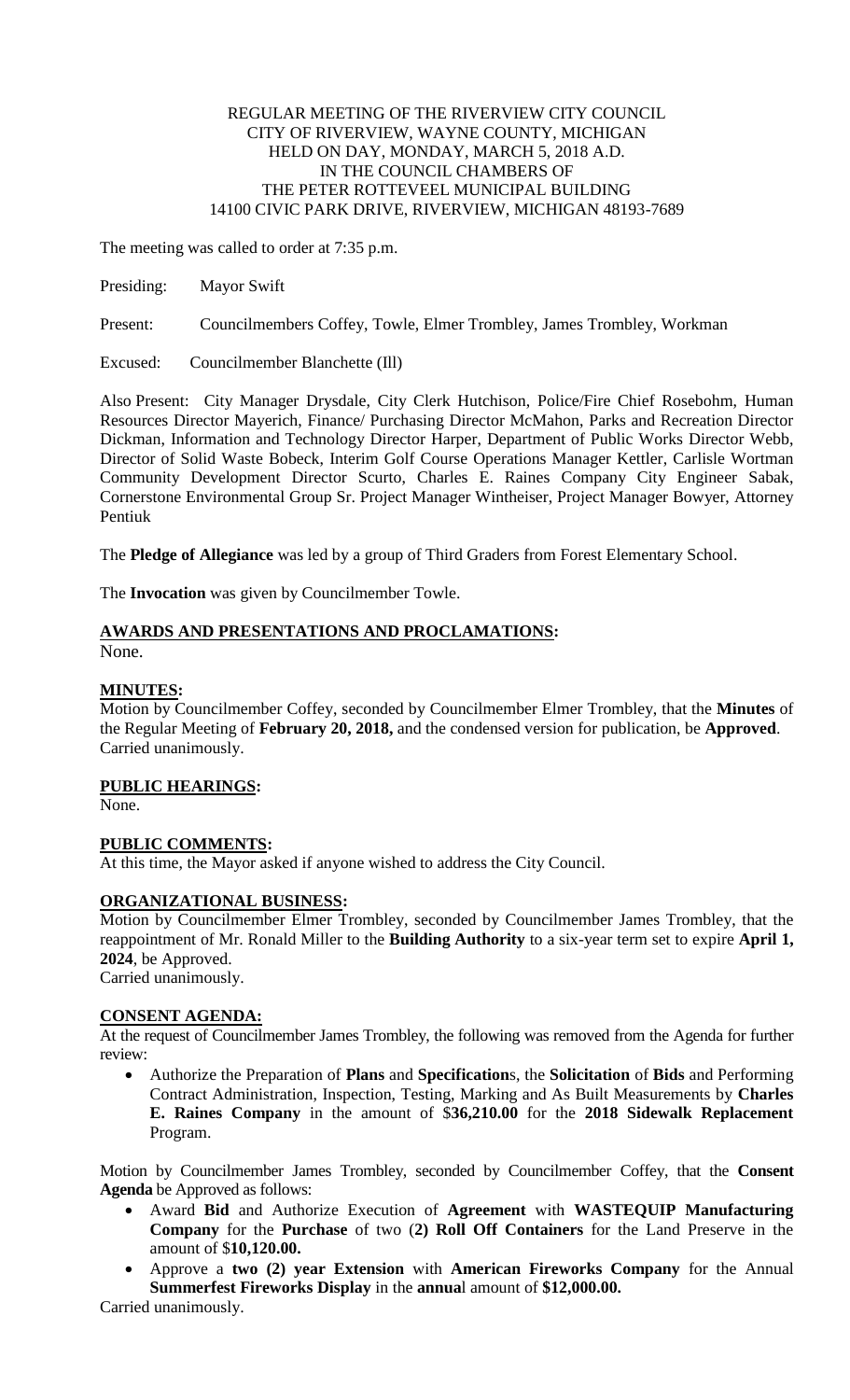## **RESOLUTIONS:**

None.

#### **ADMINISTRATION:**

Motion by Councilmember Coffey, seconded by Councilmember Elmer Trombley, that Authorization to Execute **Change Order No. 1** of Bid Number 2364, **Cell 7 Phase 2**, to **Ryan Incorporated Central** for **\$237,000.00**, be Approved.

Carried unanimously.

#### **ORDINANCES**:

Motion by Councilmember Coffey, seconded by Councilmember Workman, that the Clerk be Authorized to give the **Second Reading**, by title only, of Proposed **Ordinance No. 700**, Updating **Sections 86-247**, "Denial, Suspension or Revocation" and **86-248** "Right of Appeal" in regards to **Contractor Licensing**.

Carried unanimously.

#### PROPOSED ORDINANCE NO. 700

AN ORDINANCE TO AMEND THE CODE OF ORDINANCES FOR THE CITY OF RIVERVIEW BY THE REPEAL AND READOPTION OF SECTION 86-247 "DENIAL, SUSPENSION OR REVOCATION", AND SECTION 86-248 "RIGHT OF APPEAL", OF ARTICLE VII "CONTRACTORS", IN CHAPTER 86 "BUILDINGS AND BUILDING REGULATIONS", OF SUBPART B "LAND DEVELOPMENT REGULATIONS", TO UPDATE THE SECTIONS.

## THE CITY OF RIVERVIEW ORDAINS:

ARTICLE I: AMENDMENT: That Section 86-247 "Denial, Suspension or Revocation"; and Section 86-248 "Right of Appeal"; of Article VII "Contractors", in Chapter 86 "Buildings and Building Regulations", of Subpart B "Land Development Regulations", are hereby repealed and readopted to hereafter read as follows:

> Subpart B Land Development Regulations Chapter 86 Buildings and Building Regulations Article VII Contractors

Sec. 86-247. - Denial, suspension or revocation.

The community development director, upon recommendation of the city engineer or the chief building official, shall have the right to deny, suspend or revoke any license if such is determined to be necessary to safeguard life, health, property or general public welfare.

Sec. 86-248. - Right of appeal.

When, upon action taken by the community development director, issuance of a license required by this division is denied, or the license has been suspended or revoked, the contractor or subcontractor shall have the right to formally petition the city manager for a hearing on the matter, and the city manager, or his designee, may, at his option, set up a public hearing to determine the merits of the case and either affirm or disaffirm the action of the community Development Director. Any person aggrieved by the decision of the city manager, or his designee, shall not in any way be deprived of due process of law, nor shall his right be negated to appeal to the circuit courts. The city manager shall promptly notify the council of all appeals and decisions thereon.

ARTICLE II. Penalty: A person violating this ordinance shall be punished in accordance with Section 1-8 of the Code of Ordinances of the City of Riverview, unless a different penalty is expressly provided in this ordinance.

ARTICLE III. Severability: Should any word, sentence, phrase or any portion of this Ordinance be held in a manner invalid by any Court of competent jurisdiction or by any agency having authority to do so for any reason whatsoever, such holding shall be construed and limited to such word, sentence, phrase or any portion of the Ordinance held to be invalid and shall not be construed as affecting the validity of any remaining words, sentence, phrases or portions of the Ordinance.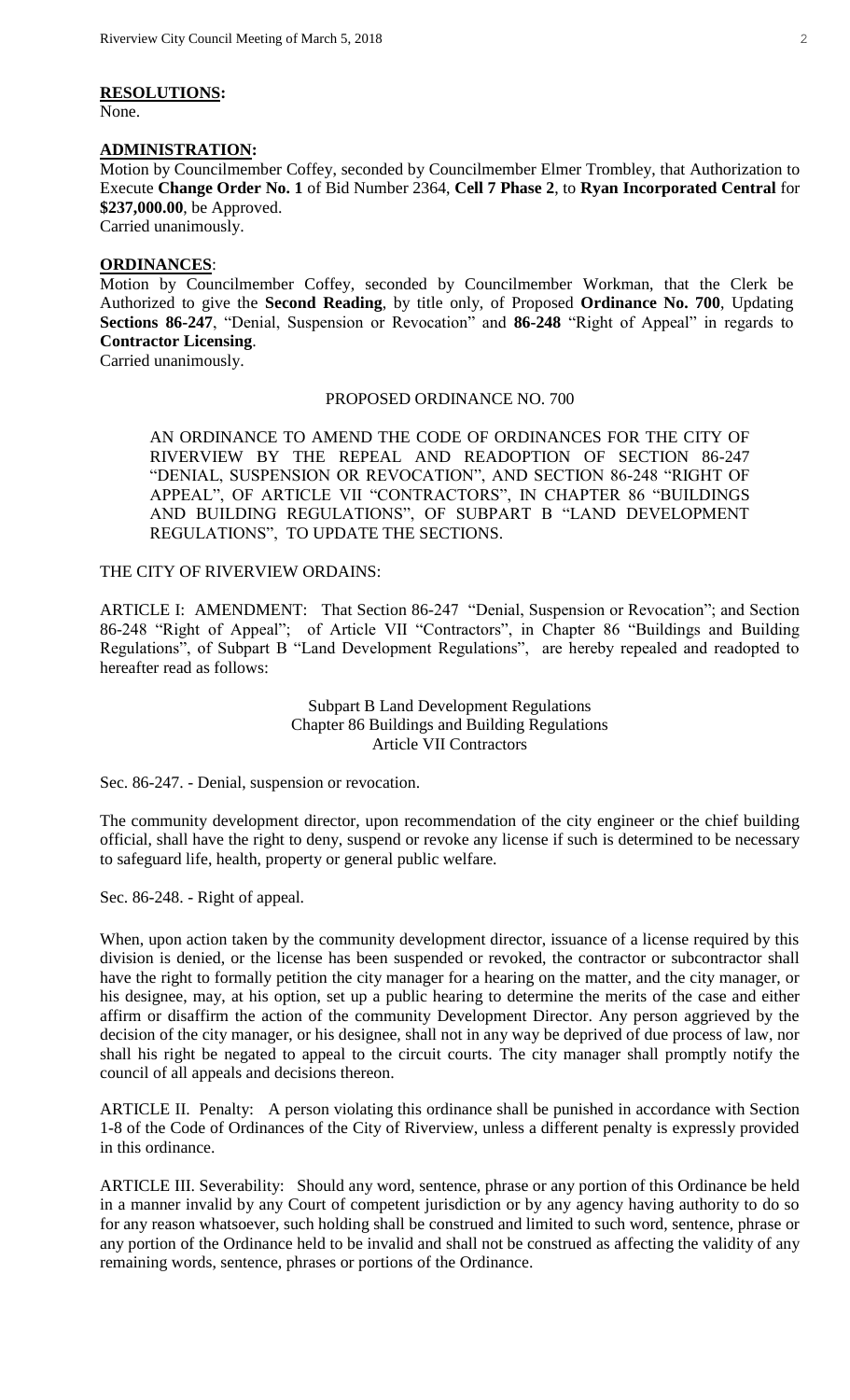ARTICLE IV. Conflicting Ordinances: All prior existing ordinances adopted by the City of Riverview inconsistent or in conflict with the provisions of this Ordinance are, to the extent of such conflict or inconsistency, hereby expressly repealed.

ARTICLE V. Reading and Publication: This Ordinance shall be given a first reading on February 20, 2018, shall be given a second reading on March 5, 2018, shall be adopted on March 5, 2018 and shall be published and become effective upon publication. The Clerk shall publish a summary of this ordinance and include in the publication notice that a true copy of the Ordinance can be inspected or obtained at the Clerk's office.

ADOPTED, APPROVED AND PASSED by the City Council of the City of Riverview this  $5<sup>th</sup>$  day of March, 2018.

The undersigned hereby certifies that the foregoing is a true and accurate copy of the ordinance adopted by the City Council of the City of Riverview at a regular meeting held on March 5, 2018

Cynthia M. Hutchison, City Clerk

\_\_\_\_\_\_\_\_\_\_\_\_\_\_\_\_\_\_\_\_\_\_\_\_\_\_\_\_\_\_\_\_\_\_\_\_\_\_\_\_\_

Motion by Councilmember James Trombley, seconded by Councilmember Coffey, that Proposed **Ordinance No. 700**, be **Adopted**. Carried unanimously.

Motion by Councilmember Coffey, seconded by Councilmember Elmer Trombley, that the Clerk be Authorized to give the **Second Reading**, by title only, of Proposed **Ordinance No. 701**, regarding the Repeal and Readoption of **Sections 14-48, 14-209, 14-391** in regards to the "**Denial, Revocation and Suspension** of **Licenses** and **Permits** and the **Appeal Process** at they pertain to **Business** in General, Junk Dealers and Peddlers.

Carried unanimously.

#### PROPOSED ORDINANCE NO. 701

AN ORDINANCE TO AMEND THE CODE OF ORDINANCES FOR THE CITY OF RIVERVIEW BY THE REPEAL AND READOPTION OF SECTION 14-48 "DENIAL, REVOCATION, SUSPENSION GENERALLY" OF ARTICLE II "LICENSES AND PERMITS"; AND SECTION 14-209 "DENIAL, REVOCATION, SUSPENSION GENERALLY" OF ARTICLE V "JUNK DEALERS", DIVISION 2 "LICENSE"; AND SECTION 14-391 "DENIAL, REVOCATION, SUSPENSION GENERALLY", AND SECTION 14-392 "APPEALS PROCEDURE" OF ARTICLE VIII "PEDDLERS", DIVISION 2 "LICENSE", IN CHAPTER 14 "BUSINESSES", TO UPDATE THE **SECTIONS** 

THE CITY OF RIVERVIEW ORDAINS:

ARTICLE I: AMENDMENT: That Section 14-48 "Denial, revocation, suspension generally", of Article II, "Licenses and Permits"; and Section 14-209 "Denial, revocation, suspension generally" of Article V "Junk Dealers", Division 2 "License"; and Section 14-391 "Denial, revocation, suspension generally" and Section 14-392 "Appeals Procedure" of Article VIII "Peddlers", Division 2 "License", of Chapter 14 "Businesses", are all hereby repealed and readopted to hereafter read as follows:

> Chapter 14 Businesses Article II Licenses and Permits

Sec. 14-48. Denial, revocation, suspension generally.

- (a) The issuance of licenses by the city may be denied by the city clerk, and licenses issued may be revoked or suspended by the city clerk at any time, for any of the following causes:
	- (1) Fraud, misrepresentation or false statement contained in the application;
	- (2) Fraud, misrepresentation or false statement made when engaging in business;
	- (3) Any violation of this article or of any other ordinance of the city;
	- (4) Conviction of any crime or misdemeanor involving moral turpitude;
	- (5) Conducting business in an unlawful manner or in such a manner as to constitute a breach of the peace or to constitute a menace to the health, safety or general welfare of the public.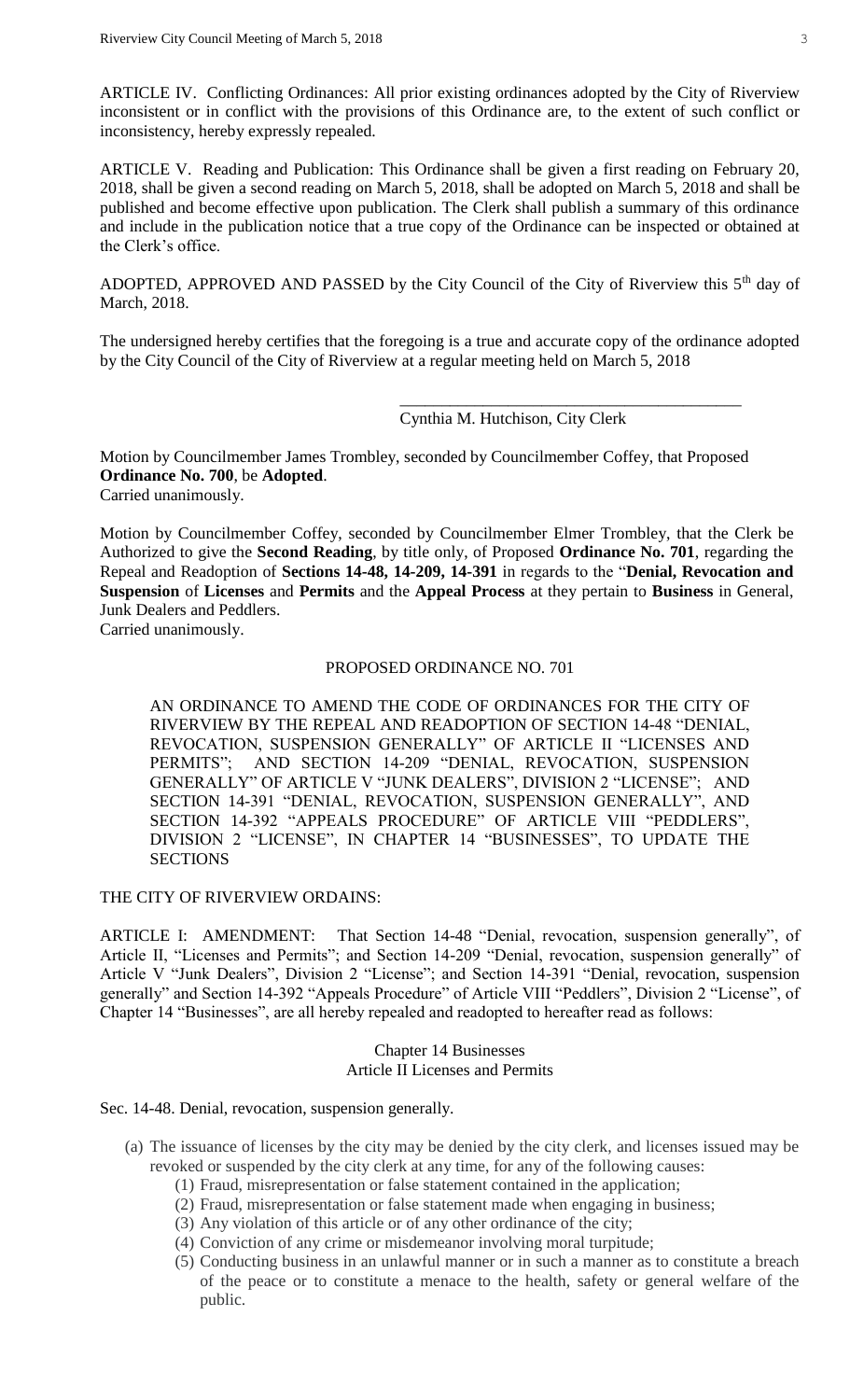- (b) Written notice of suspension, revocation or denial of a license under subsection (a) of this section, stating the cause or causes therefor, shall be delivered to the licensee personally or mailed to his address as shown in his application for a license.
- (c) Any person whose license is revoked or suspended, or any person whose application for a license is denied, shall have the right to a hearing before the city manager, or his designee, provided a written request therefor is filed with the city clerk within ten days following the delivery or mailing of the notice of revocation or suspension, or within ten days following the denial of the application for a license.
- (d) The city manager, or his designee, may reverse any determination to issue or to deny the issuance of a license or any revocation or suspension of a license, and may grant or reinstate any license. No person shall operate any business during any time when his license therefor has been suspended, revoked or canceled. The city manager shall promptly notify the council of all appeals and decisions thereon.

#### Chapter 14 Businesses Article V Junk Dealers Division 2 License

#### Sec. 14-209. – Denial, revocation, suspension generally.

- (a) A license may be denied any applicant under this division and any license may be revoked or suspended by the city clerk at any time, for any of the following causes:
	- (1) Fraud, misrepresentation or false statement contained in the application;
	- (2) Fraud, misrepresentation or false statement made when engaging in business as a junk dealer;
	- (3) Any violation of this article or of any other ordinance of the city;
	- (4) Conviction of any crime or misdemeanor involving moral turpitude;
	- (5) Conducting business as a junk dealer in an unlawful manner or in such a manner as to constitute a breach of the peace or to constitute a menace to the health, safety or general welfare of the public.
- (b) Written notice of suspension, revocation or denial of a license under subsection (a) of this section, stating the cause or causes therefor, shall be delivered to the licensee personally or mailed to his address as shown in his application for a license.
- (c) Any person whose license is revoked or suspended, or any person whose application for a license is denied, shall have the right to a hearing before the city manager, or his designee, provided a written request therefor is filed with the city clerk within ten days following the delivery or mailing of the notice of revocation or suspension, or within ten days following the denial of the application for a license.
- (d) The city manager, or his designee, may reverse any determination to issue or to deny the issuance of a license or any revocation or suspension of a license, and may grant or reinstate any license. No person shall operate any business during any time when his license therefor has been suspended, revoked or canceled. The city manager shall promptly notify the council of all appeals and decisions thereon.

#### Chapter 14 Businesses Article VIII Peddlers Division 2 License

Sec. 14-391. - Denial, revocation, suspension generally.

- (a) A license may be denied any applicant under this division and any license may be revoked or suspended by the city clerk for any of the following causes:
	- (1) Fraud, misrepresentation or false statement contained in the application;
	- (2) Fraud, misrepresentation or false statement made when engaging in business as a peddler;
	- (3) Any violation of this article or of any other ordinance of the city;
	- (4) Conviction of any crime or misdemeanor involving moral turpitude;
	- (5) Conducting the business of peddling in an unlawful manner or in such a manner as to constitute a breach of the peace or to constitute a menace to the health, safety or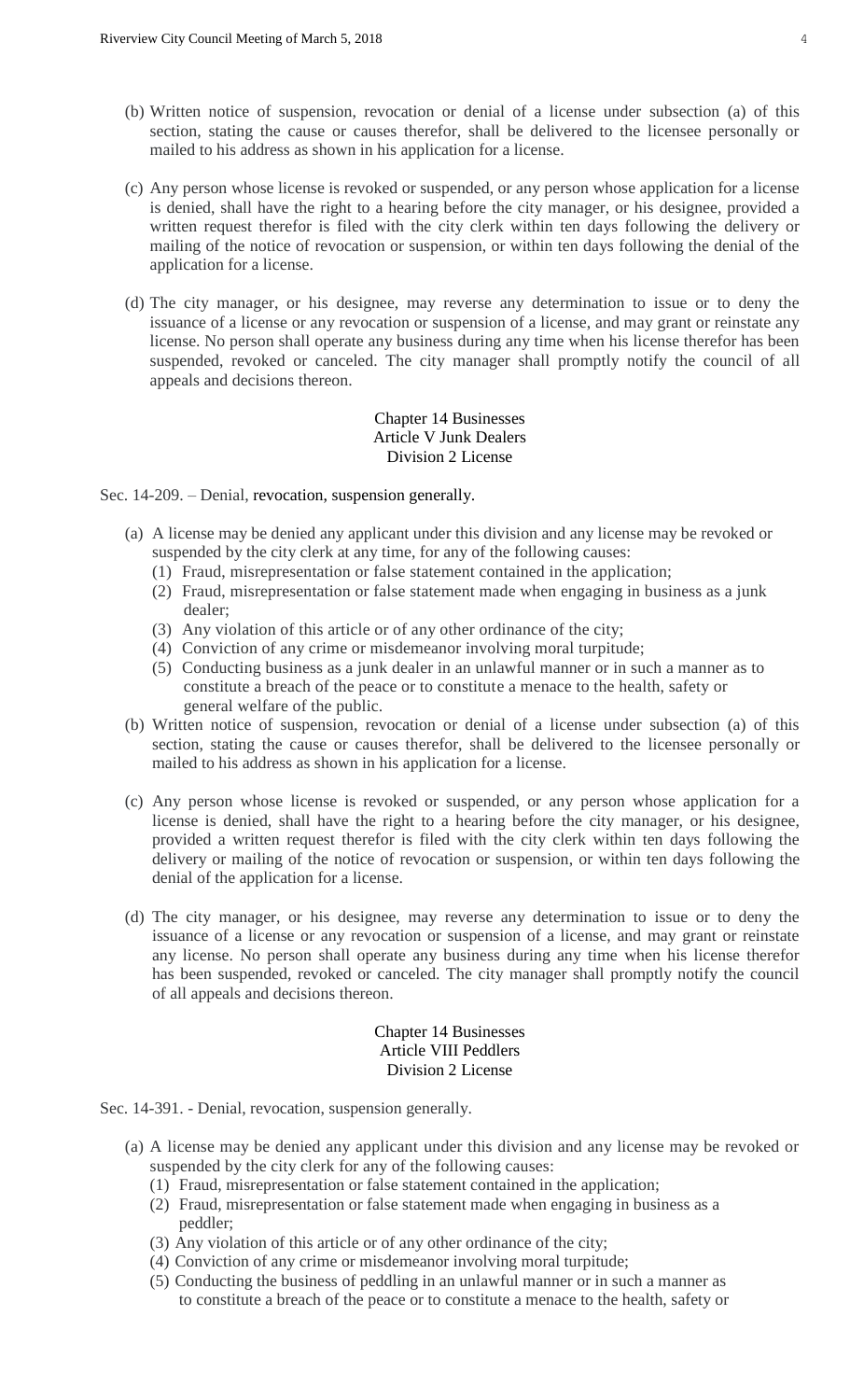general welfare of the public.

(b) Written notice of suspension, revocation or denial of a license under subsection (a) of this section, stating the cause or causes therefor, shall be delivered to the licensee personally or mailed to his address as shown in his application for a license.

Sec. 14-392. - Appeals procedure.

Any person deeming himself aggrieved by the city clerk in the denial, revocation, or suspension of a license under this division may, within ten days, file a written request for a hearing with the city manager, or his designee. The city manager, or his designee, shall set a time and place for a hearing and notice thereof shall be given to the appellant. Upon such hearing, the city manager, or his designee, shall determine whether the license should be denied, revoked, or suspended and such determination shall be final and conclusive. The city manager shall promptly notify the council of all appeals and decisions thereon.

ARTICLE II. Penalty: A person violating this ordinance shall be punished in accordance with Section 1-8 of the Code of Ordinances of the City of Riverview, unless a different penalty is expressly provided in this ordinance.

ARTICLE III. Severability: Should any word, sentence, phrase or any portion of this Ordinance be held in a manner invalid by any Court of competent jurisdiction or by any agency having authority to do so for any reason whatsoever, such holding shall be construed and limited to such word, sentence, phrase or any portion of the Ordinance held to be invalid and shall not be construed as affecting the validity of any remaining words, sentence, phrases or portions of the Ordinance.

ARTICLE IV. Conflicting Ordinances: All prior existing ordinances adopted by the City of Riverview inconsistent or in conflict with the provisions of this Ordinance are, to the extent of such conflict or inconsistency, hereby expressly repealed.

ARTICLE V. Reading and Publication: This Ordinance shall be given a first reading on February 20, 2018, shall be given a second reading on March 5, 2018, shall be adopted on March 5, 2018, and shall be published and become effective upon publication. The Clerk shall publish a summary of this ordinance and include in the publication notice that a true copy of the Ordinance can be inspected or obtained at the Clerk's office.

ADOPTED, APPROVED AND PASSED by the City Council of the City of Riverview 5<sup>th</sup> day of March, 2018.

The undersigned hereby certifies that the foregoing is a true and accurate copy of the ordinance adopted by the City Council of the City of Riverview at a regular meeting held on March 5, 2018.

Cynthia M. Hutchison, City Clerk

\_\_\_\_\_\_\_\_\_\_\_\_\_\_\_\_\_\_\_\_\_\_\_\_\_\_\_\_\_\_\_\_\_\_\_\_\_\_\_\_\_

Motion by Councilmember James Trombley, seconded by Councilmember Coffey, that Proposed **Ordinance No. 701,** be **Adopted. Carried unanimousl**y.

Motion by Councilmember James Trombley, seconded by Councilmember Coffey, that the Clerk be Authorized to give the **First Reading**, by title only, of Proposed **Ordinance No. 7**02, Amending **Minor In Possession** Ordinance Section **38-392**, regarding **Alcohol**. Carried unanimously.

## PROPOSED ORDINANCE NO. 702

AN ORDINANCE TO AMEND THE CODE OF ORDINANCES FOR THE CITY OF RIVERVIEW BY THE REPEAL AND READOPTION OF SECTION 38-392, PURCHASE, POSSESSION OR CONSUMPTION OF ALCOHOL BY MINORS; FALSE IDENTIFICATION; TO MAKE THE SECTION CONSISTENT WITH STATE LAW